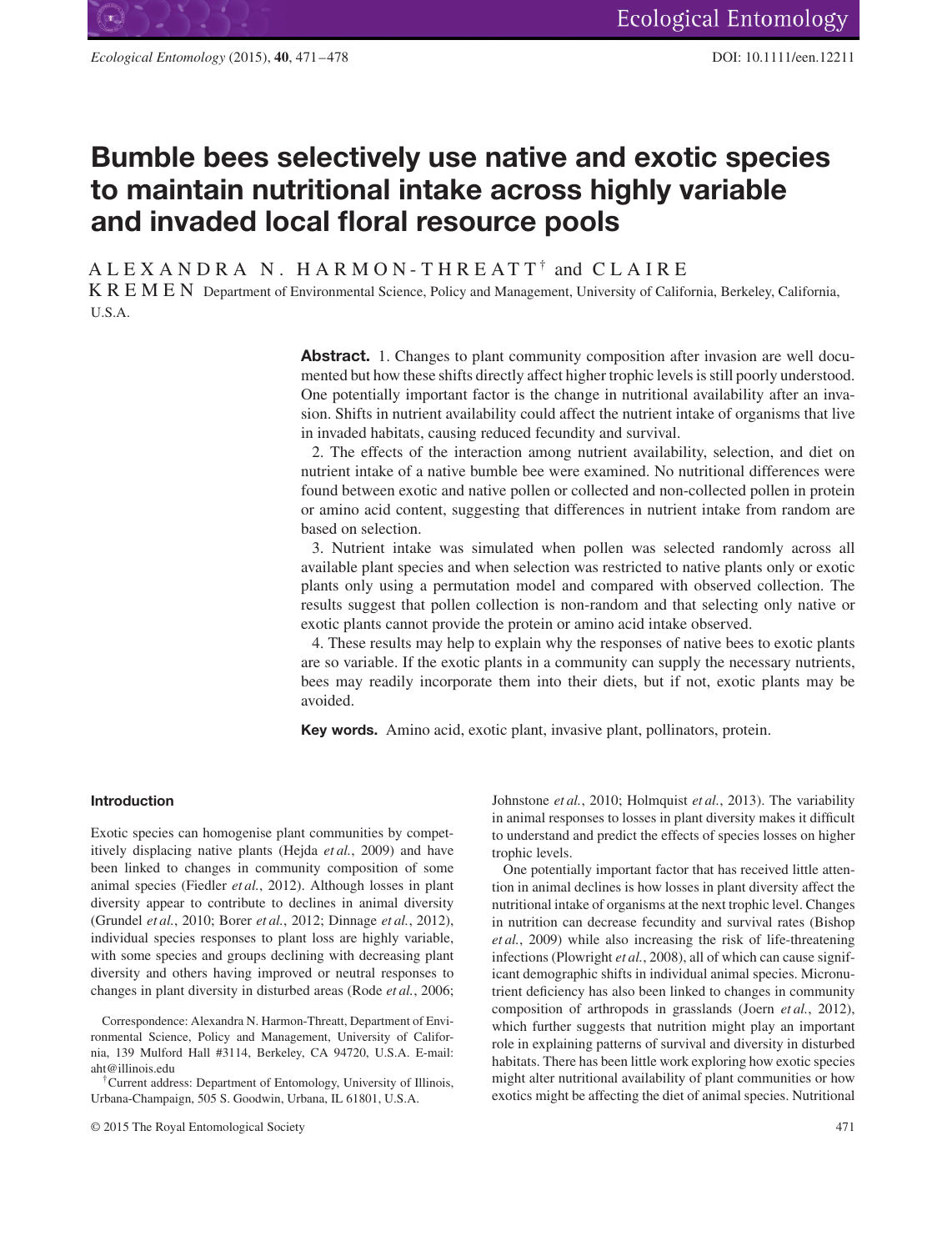intake of animals is a product of both nutritional availability (i.e. the amount of resources available, such as proteins, carbohydrates, and micronutrients) and diet (i.e. the amount of each item consumed), both of which could be highly impacted by the spread of exotic species.

Understanding how nutritional availability and diet are affected by the spread of exotic species is particularly important for species that are functionally important for maintaining plant reproduction and diversity, such as pollinators (Ashman *et al.*, 2004). In general, exotic plants were found to both increase and decrease bee abundance or diversity in different systems (Stout & Morales, 2009), but few studies have examined the direct role of non-native plants on native pollinator diet (but see Tepedino *et al.*, 2008; Williams *et al.*, 2011). Bees are known to require adequate pollen nutrition for full larval development (Brodschneider & Crailsheim, 2010) and pollen of poor quality can affect the size, maturation, survival and development of hypopharyngeal glands in honey bees and thus diets with inadequate nutrition can have significant demographic consequences (Herbert *et al.*, 1970; Peng & Jay, 1976; Cane & Roulston, 2002; Di Pasquale *et al.*, 2013). However, bees as a whole do not consistently forage on the richest pollen sources for proteins or amino acid, but instead collect uniquely to meet the nutritional needs of each species (Roulston *et al.*, 2000; Weiner *et al.*, 2010), which could suggest that the spread of exotic species and losses of plant diversity may differentially affect species' ability to obtain necessary nutrients. By contrast, bees are also known to be highly selective of pollen resources, which might limit the nutritional effects of exotic species if they are simply not selected, or selected to provide a given component of the diet.

This is the first work to include plant species that are available but not collected, a factor that has limited inference in previous studies by providing a biased understanding of how diet and nutrient availability interact to affect nutrient uptake. Plant species that are available but not collected offer valuable information on how bees form preferences and how changes in availability will affect nutrition. Using a species of native bumble bee (*Bombus vosnesenskii)*, we examine how diet and nutrition are affected by the presence of exotic plant species. Bumble bees have previously been observed collecting pollens containing higher protein and amino acids than those collected by honey bees when foraging within the same environment, which may make them especially selective for plants with high nutrient availability (Leonhardt & Blüthgen, 2012). First, we determine whether the nutrient availability differs when plants are grouped based on whether they are native and exotic species or species that are collected or not. These groupings provide general insight into whether nutrient availability of plant species differs predictably based on whether they are native or collected. Next, we estimate the nutrient intake for bees if chosen randomly from available plant species using a permutation procedure and compare it with observed nutrient intake. Observed pollen collection is assumed to be representative of an acceptable nutrient level, given that bumble bees are generalist foragers and strong fliers and are thus able to select and acquire acceptable nutrients even in harsh environments. Lastly, we repeat the permutation procedure to determine how nutrient intake might change if bees only selected from the

set of native or exotic plant species. Exotic plant species were previously found to have a variety of pollination systems, from self-pollination to obligate dependence on animal pollinators (Harmon-Threatt *et al.*, 2009), and are thus not expected to vary from native species in nutritional rewards. Due to the importance of adequate pollen nutrition for larval development, bees were expected to selectively collect plant species of higher protein content and to limit variability of nutritional intake by collecting both native and exotic species non-randomly.

### **Materials and methods**

## *Site description*

During 2009, five grassland sites of 1 ha each were chosen in Briones East Bay Regional Park and Mount Diablo State Park in Contra Costa County, California. All sites were *>*1 km apart to limit overlap in bees foraging across multiple sites. Each of the five sites was visited bi-weekly from mid-May to late July (herein referred to as 'site-dates') for a total of five rounds of sampling to check for presence of the bumble bee, *Bombus vosnesenskii* Radskozowskii. If bees were found, bees, plants and pollen were sampled as detailed in the following section. This resulted in 14 site-dates across the five sites and five sampling rounds. *Bombus vosnesenskii* has a wide distribution and was previously observed collecting from a large diversity of plant species (Thorp *et al.*, 1983), thus making it a good candidate for examining how dietary preferences and nutrient composition interact to affect nutritional intake.

## *Bee, flower, and pollen sampling*

Sampling was conducted between 08.00 and 13.00 hours, the peak of activity in this system, on a single day during the sample period. To limit differences between sites due to temporal turnover, all sites were sampled within 3 days during a sampling period. Bumble bee visits to flowers were observed along 500-m transect walks through the site to determine which plant species were visited by *B. vosnesenskii* and whether pollen and/or nectar were collected during floral visits. Pollen or nectar collection was determined based on whether probing or grooming behaviors were observed. Approximately 20 bees were captured and released in each site after removing a single pollen load for pollen collection analysis. Removal of the pollen load also helped to prevent recapture of the same individual. Each pollen load was homogenised and subsampled, and 300 pollen grains were identified to plant species by comparison with a reference collection of available pollens.

Site-level floral diversity was determined using a block quadrat sampling method in which the number of flowers blooming in each site was counted in  $50 \text{ m}^2$  quadrats placed evenly across a site. These data were used to determine the relative floral abundance of each plant species. Plant species that occurred within the site but outside the quadrats were also recorded and assigned an abundance of 0.5. None of these species were found in significant abundance in pollen loads. After floral and bee sampling was completed, flowers of all blooming species were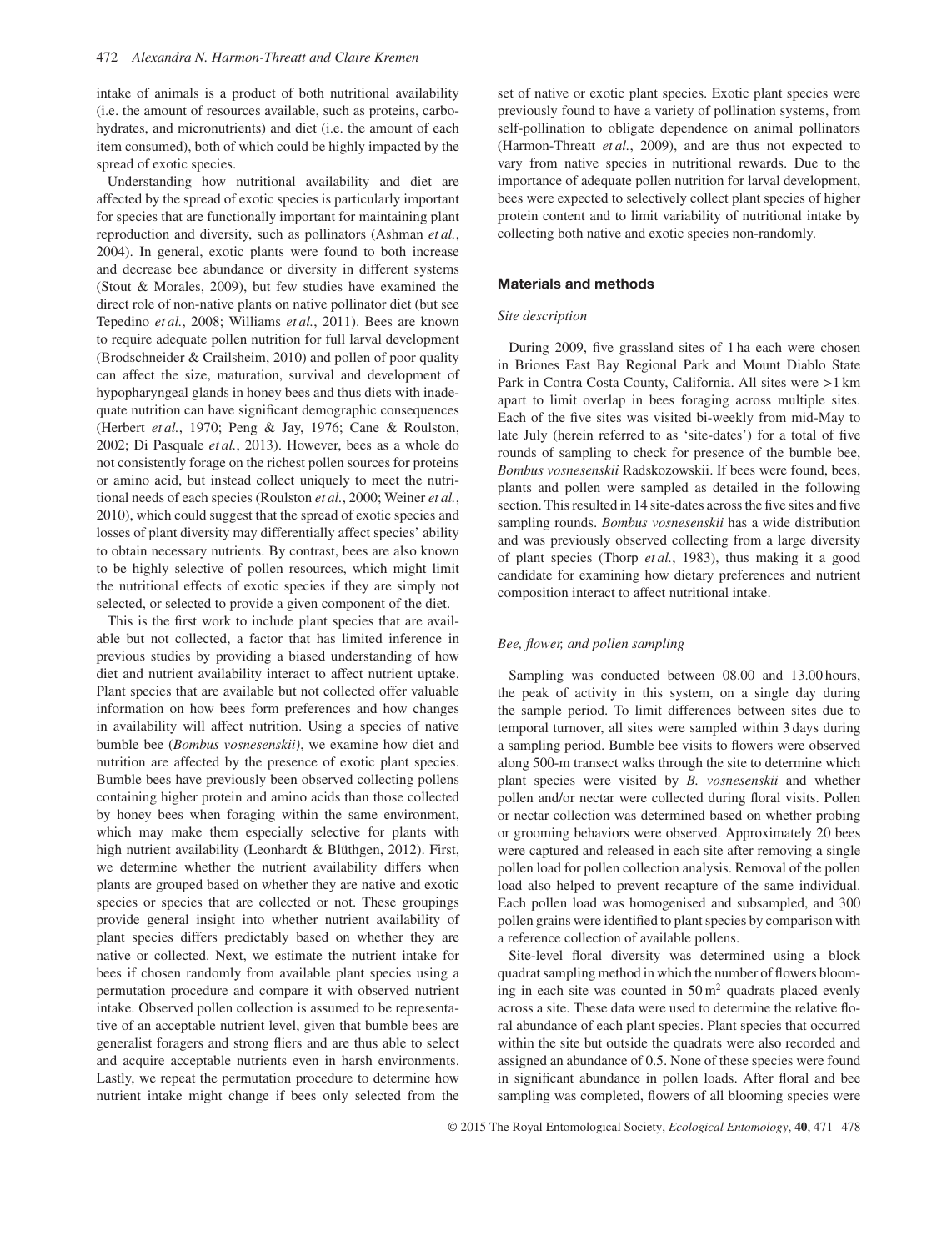collected from field sites and placed in water in the laboratory. After at least 24 h, each flower was vibrated with a 512 Hz tuning fork (Kearns & Inouye, 1993) to collect pollen into Petri dishes. After collection, Petri dishes were placed in a drying oven for at least 48 h at 40 ∘C. Samples were stored in a −20 ∘C freezer for subsequent processing. Storage at −20 ∘C was previously found to preserve pollen adequately for later protein analysis, even after long-term storage (*>*12 years) (Roulston *et al.*, 2000). During 2010, flowers for which insufficient pollen was collected for nutritional analysis in 2009 (see following section) were re-collected in the same sites previously sampled. Four plant species whose abundances were too low in either year to adequately collect pollen for nutritional analysis were excluded from abundance and statistical analysis.

## *Pollen quality*

Dried pollen samples were hand-cleaned with forceps under a microscope to remove all plant and insect debris. Percentage carbon and nitrogen content of pollen was determined by combusting approximately five samples of each plant species weighing between 1 and 5 mg in a Carla Erba Elantech elemental analyzer (CE Instruments, Lakewood, New Jersey). Acetiniliide was used as a standard and was run every 10 samples to ensure the calibration of the machine. Previous work on the combustion of pollen found that the percentage of nitrogen is highly correlated with protein measured using other analysis techniques and it is therefore considered an appropriate method to estimate the amount of protein available in pollens (Roulston *et al.*, 2000). Additionally, percentage nitrogen in pollen has low variability within a species and is not likely to change from year to year, making it a reliable metric for multi-year collections.

Pollen for each plant species was also analysed for composition of 19 of the 20 amino acids found in proteins (at the UC Davis Molecular Structure Facility). Tryptophan could not be reliably quantified due to high levels of sugar in the pollen samples and was removed from the analysis. Samples were first processed using a sodium citrate-based hydrolysis analyser (Hitachi L-8800 analyzer, Tokyo, Japan). A second analysis was used to determine cysteine and methionine using performic acid, because these amino acids are destroyed in the hydrolysis process. To ensure that amino acid composition was not influenced by collection year, pollen samples (one each) of four plant species collected in 2009 and 2010 were compared. No significant differences were found between the eight samples collected in different years when compared using the multiple-response permutation procedure (MRPP – described in the following section) grouped by year and paired by species.

# *Analysis*

To assess whether the protein content differed between collected pollens and non-collected pollens and between exotic and native plant species, *t*-tests were conducted on the mean percentage nitrogen found using combustion analysis for each plant species. A species was considered collected if the relative abundance of pollens collected was greater than 5% at any point during the sampling period. The 5% cutoff point was based on observation data from a previous study in which plant species that were only visited for nectar consistently accounted for less than 5% of the total abundance of pollen (A. N. Harmon-Threatt, unpublished). The MRPP was used to compare factors that contain multiple non-independent measures (McCune & Grace, 2002) such as amino acid composition. MRPP is a non-parametric method to test for differences among two or more predetermined groups. Using a pairwise Euclidean distance matrix of the entire dataset, MRPP calculates mean within-group distance  $(\delta)$  for the observed groups and then permutes group membership and pairwise distance and recalculates  $\delta$  for each permutation. Significance of the observed  $\delta$  is determined by the percentage of permuted  $\delta$  values that are less than the observed. MRPP is considered a superior test to manova for community ecological data (McCune & Grace, 2002). The effect size of MRPP is described by the chance-corrected within-group agreement (*A*). This analysis was first performed on all 18 amino acids and then separately on just the essential amino acids identified by DeGroot (1954) for honeybee larval development and previously used for bumble bee pollen analysis (Hanley *et al.*, 2008). We expected variation in the essential amino acids to have a greater effect on bees and to be more detectable than variation across all amino acids. Only results for essential amino acids are reported here as they were not found to differ from all amino acids. All MRPP analyses were conducted in r 2.15.1 with the vegan package. Previous work by Weiner *et al.* (2010) found that nutrient content is conserved within families; however, a phylogenetically constrained analysis is not possible when sampling is restricted only to plants available to a single bee species, as done here.

## *Observed and estimated nutrient intake*

To determine the amount of protein and amino acid collected by the bees from a site, the relative abundance of each plant species found in an individual pollen load *i* at site *j* was multiplied by the known protein or amino acid (see Table 1) content for that plant species and summed across all plant species (eqn 1). This provides reliable estimates of the protein and amino acid collected from a site based on the amount of pollen collected and the total nutrition available within those plant pollens.

nutrient collected,

\n
$$
= \sum_{i=1}^{n} \text{relative abundance of pollen collected},
$$
\naverage to the number of cells.

∗ measured protein or amino acid*<sup>i</sup>* (1)

A permutation method was used to estimate the possible nutrient collection from a site if pollen was chosen by bees randomly from a site. To simulate random collection, observed values of pollen collection were selected randomly from the full dataset. The randomly selected values were then associated with available plant species from a site-date and rescaled to ensure the relative abundances of pollen collected summed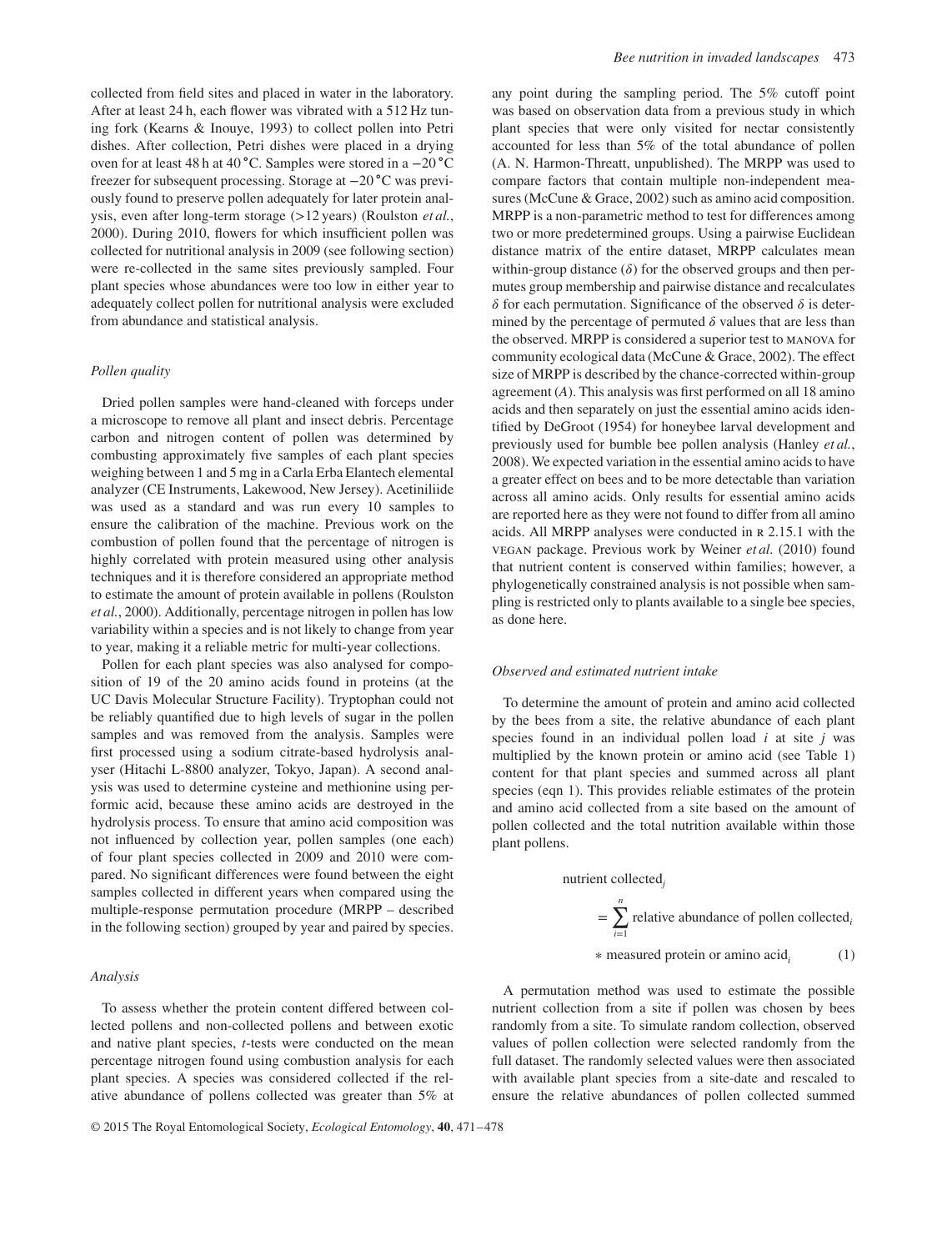| <b>Table 1.</b> Nutrient availability for each plant species. |  |
|---------------------------------------------------------------|--|
|---------------------------------------------------------------|--|

| Origin                   | $%$ nitrogen | Threonine | Valine | Methionine | Isoleucine | Phenylalanine | Histidine | Lysine | Arginine |
|--------------------------|--------------|-----------|--------|------------|------------|---------------|-----------|--------|----------|
| Native                   |              |           |        |            |            |               |           |        |          |
| Brodiaea elegans         | 5.91         | 3.45      | 4.13   | 1.56       | 3.16       | 2.36          | 1.27      | 4.59   | 2.48     |
| Clarkia purpurea         | 3.10         | 1.85      | 2.10   | 0.71       | 1.67       | 1.34          | 0.88      | 2.31   | 1.28     |
| Eriogonum spp.           | 3.49         | 1.52      | 1.67   | 0.59       | 1.33       | 1.11          | 0.87      | 2.22   | 1.01     |
| Eschscholzia californica | 6.20         | 3.70      | 4.27   | 1.55       | 3.40       | 2.70          | 1.55      | 4.89   | 2.54     |
| Holocarpha heermannii    | 4.46         | 1.97      | 2.00   | 0.73       | 1.77       | 1.44          | 1.88      | 3.35   | 1.27     |
| Lupinus bicolor          | 7.16         | 4.70      | 5.65   | 1.40       | 4.47       | 3.58          | 1.91      | 6.50   | 3.62     |
| Lupinus microcarpus      | 7.95         | 4.46      | 5.49   | 1.83       | 4.37       | 3.35          | 2.02      | 6.35   | 3.34     |
| Mimulus guttatus         | 5.77         | 3.69      | 4.42   | 1.58       | 3.39       | 2.63          | 1.80      | 4.83   | 2.73     |
| Exotic                   |              |           |        |            |            |               |           |        |          |
| Brassica nigra           | 6.45         | 3.37      | 3.43   | 1.25       | 2.66       | 2.08          | 1.26      | 4.95   | 2.30     |
| Carduus pycnocephalus    | 3.92         | 2.00      | 2.20   | 0.84       | 1.66       | 1.33          | 1.34      | 3.26   | 1.29     |
| Centaurea solistitalis   | 5.30         | 2.98      | 3.25   | 1.31       | 2.46       | 2.00          | 1.91      | 4.20   | 1.82     |
| Silybum marianum         | 4.67         | 2.36      | 2.39   | 0.95       | 1.82       | 1.45          | 1.70      | 3.29   | 1.45     |
| Trifolium oliganthum     | 5.72         | 3.24      | 3.83   | 1.28       | 3.02       | 2.36          | 1.28      | 4.28   | 2.34     |
| Vicia villosa            | 6.11         | 3.22      | 3.99   | 1.11       | 3.05       | 2.57          | 1.35      | 4.51   | 2.48     |

to 1. For each permutation, eqn 1 was used to determine the amount of nutrient collected when the relative pollen abundances changed. This was permutated 999 times to produce a robust estimate of the mean nutrient collected from a site. The observed value of nutrient collected at that site-date was added as the 1000th value to ensure it was represented in the dataset. A paired Wilcoxon test was then used to compare the simulated protein values and the observed protein values. MRPP was used to determine whether the mean amino acid content differed between groups.

To determine if the nutrient collection differs when bee selection is restricted to either native or exotic species, the procedure was repeated, but the species available for selection were limited to only native or exotic species blooming at a site-date. This simulates how nutrient intake is affected if pollen availability or preference changes, to limit the simultaneous use of both types of resources. For example, if bees opt to use only native species after an environment is invaded or if exotic species become so dominant that they are the only species available and are incorporated into diets, either of these could change nutrient intake.

# **Results**

A total of 232 bees were captured throughout the experiment. Bees for which more than 5% of the pollen counted was from plants not occurring at the site were removed, leaving 217 pollen loads for analysis. Only one plant species (*Eschscholzia californica)* was available across all sites throughout the duration of sampling, but it had a wide range in percentage collected (4–99%; see Table 2). Mean floral richness across sites was  $5 \pm 1.36$  species with a range between three and seven species blooming on a given site-date. Sixty-one percent of all individual bees caught carried more than one pollen species and almost 70% of individuals carried pollen from an exotic plant species. This supports the fact that *B. vosnesenskii* is a generalist forager and uses exotic plants in its diet. However, within a site-date, bees collected most of their pollen from native plant species **Table 2.** Range of pollen available and collected for each plant species.

| Plant species            | Plant family        | % collected<br>(range) | % available<br>(range) |
|--------------------------|---------------------|------------------------|------------------------|
| Native                   |                     |                        |                        |
| Brodiaea elegans         | Asparagaceae        | $\Omega$               | $0.5 - 1.0$            |
| Clarkia purpurea         | Onagraceae          | $\Omega$               | $0.3 - 3.2$            |
| Eriogonum spp.           | Polygonaceae        | $20.9*$                | $0.1 - 0.5$            |
| Eschscholzia californica | Papaveraceae        | $22.9 - 99.8$          | $0.1 - 47.2$           |
| Holocarpha heermannii    | Asteraceae          | $5.4*$                 | 22.4                   |
| Lupinus bicolor          | Fabaceae            | $\Omega$               | $0.3 - 49.6$           |
| Lupinus microcarpus      | Fabaceae            | $0 - 43.9$             | $0.6 - 8.0$            |
| Mimulus guttatus         | Phyrmaceae          | $0 - 24.2$             | $2.0 - 8.5$            |
| Exotic                   |                     |                        |                        |
| Brassica nigra           | <b>Brassicaceae</b> | $0 - 0.1$              | $3.3 - 72.4$           |
| Centaurea solistitalis   | Asteraceae          | $0 - 3.3$              | $0.3 - 68.3$           |
| Carduus pycnocephalus    | Asteraceae          | $2.6 - 49.9$           | $0.0 - 74.8$           |
| Silybum marianum         | Asteraceae          | $3.3*$                 | 0.6                    |
| Trifolium oliganthum     | Fabaceae            | $4.2 - 14.0$           | $0.1 - 84.6$           |
| Vicia villosa            | Fabaceae            | $0 - 88.2$             | $0.0 - 75.1$           |

\*represents the plants only found in one site-date.

and only had more exotic than native pollen in three of the 15 cases (see Fig. 1).

Pollen of native plant species did not differ from exotic pollens with regard to protein or amino acid composition [*t*(12) = −0.1694, *p*=0.868 and *A*= −0.035, *p*=0.682, respectively; Fig. 2a], suggesting that exotic plant species are not consistently different in terms of nutrition from native plants. Similarly, pollens of collected and non-collected species did not differ in amino acid or protein content  $[t_{(12)} = -0.959, p = 0.357]$ and  $A = 0.014$ ,  $p = 0.308$ , respectively; see Fig. 2b). Despite there being no difference in nutrient content based on origin or collection, simulated random protein intake was significantly less than observed protein collection across site-dates  $(W_{15} = 115, p = 0.000;$  see Fig. 3a). The simulated random acid intake was also significantly different from the observed amino acid composition for collected pollen (MRPP,  $p = 0.015$ ,

© 2015 The Royal Entomological Society, *Ecological Entomology*, **40**, 471–478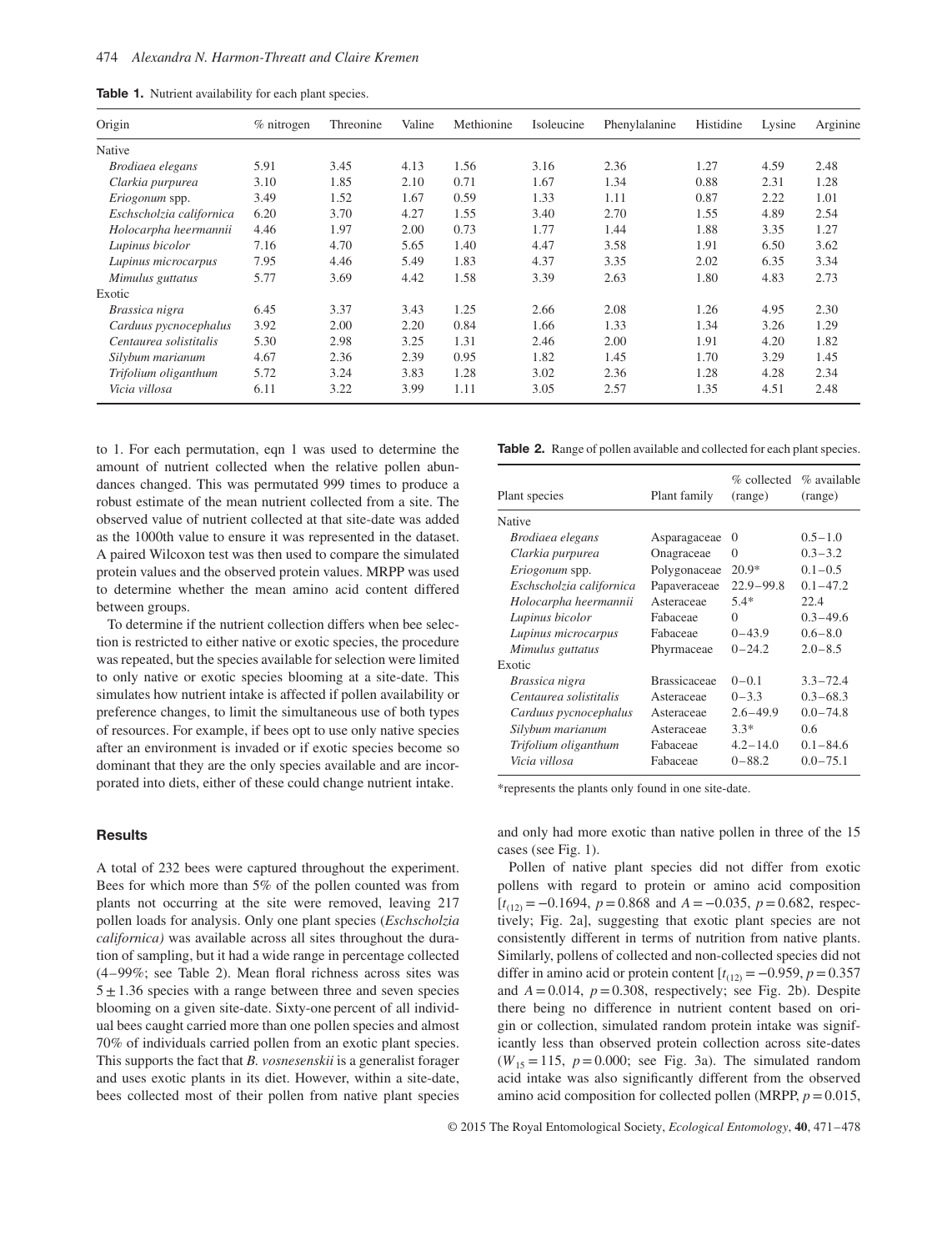

**Fig. 1.** Proportion of native and exotic pollens collected in pollen loads and available at a site during a sampling period. Native is shown in light grey and exotic in dark grey. Dotted lines separate sampling periods.

 $A_{14} = 0.098$ . Together, these results suggest that, despite plants not having different nutritional components, they are selected non-randomly by bumble bees, which causes differences in nutritional intake.

Only the nine site-dates with more than one available native plant species were used to estimate protein intake if bees restricted selection to native species alone. The estimated native-only protein intake was not significantly different from the observed protein intake when paired by site-dates ( $W<sub>9</sub> = 50$ ,  $p=0.5995$ ; see Fig. 3b). The same simulated dataset found significant differences in essential amino acid intake between estimated native-only collection and observed values (MRPP,  $A_8 = 0.104$ ,  $p = 0.015$ ). This suggests that the random collection by bumble bees could yield similar protein intake but not essential amino acid composition.

Fourteen site-dates with multiple exotic plant species were used to estimate how selection of only exotic plant species would affect nutrient intake. Estimates of protein intake when only exotic species were selected were significantly lower than observed values of protein intake  $(W_{14} = 116, p = 0.000)$ ; see Fig. 3c). However, essential amino acid intake did not differ between mean values and observed values when models only used exotic species to determine the mean  $(A = 0.0875)$ ,  $p=0.185$ ). Similar to native-only selection, this suggests that exotic plants can provide one component of nutrient intake, essential amino acid content, but not both essential amino acid content and protein. Therefore, native and exotic pollens are both necessary to provide the observed nutrient intake for bumble bees, which cannot be achieved with only native or exotic plants.

## **Discussion**

Changes in nutritional intake are known to affect survival and development, but little work has examined whether nutrient availability or nutrient intake by organisms is altered following a disturbance, such as invasion. The spread of exotic species could significantly alter nutrient availability and potentially nutrient intake if they vary significantly from native species in nutrient content and are incorporated into diets. However, our results found no observed difference between native and exotic species with regard to protein or amino acid content, which suggests that if exotics were incorporated into diets, individuals would not differ significantly in nutrient intake. Despite this lack of difference in nutrient content, bumble bees still collected far fewer exotic than native pollens and seemed to prefer native plant species in most cases. Interestingly, no differences were observed in nutrient content between collected and non-collected species. This result counters previous work on bumble bees, which found a preference for high-protein plant species under controlled foraging conditions (Genissel *et al.*, 2002). Thus, our findings highlight the importance of field-based studies on collection and sampling of the entire plant community in understanding foraging preferences and nutrition. Furthermore, these results suggest that factors such as floral morphology (Heinrich, 1976), nectar quality (Somme *et al.*, 2015) and memory (Toda *et al.*, 2009), among many others, which were previously found to be important for selection, likely work in conjunction with pollen nutrition to influence



**Fig. 2.** Boxplot of percentage nitrogen when compared between: (a) native and exotic plant species; and (b) collected and non-collected species. The box represents the first and third quartiles, while the whiskers include the 95% CI. Any points falling outside the 95% interval are represented as points.

© 2015 The Royal Entomological Society, *Ecological Entomology*, **40**, 471–478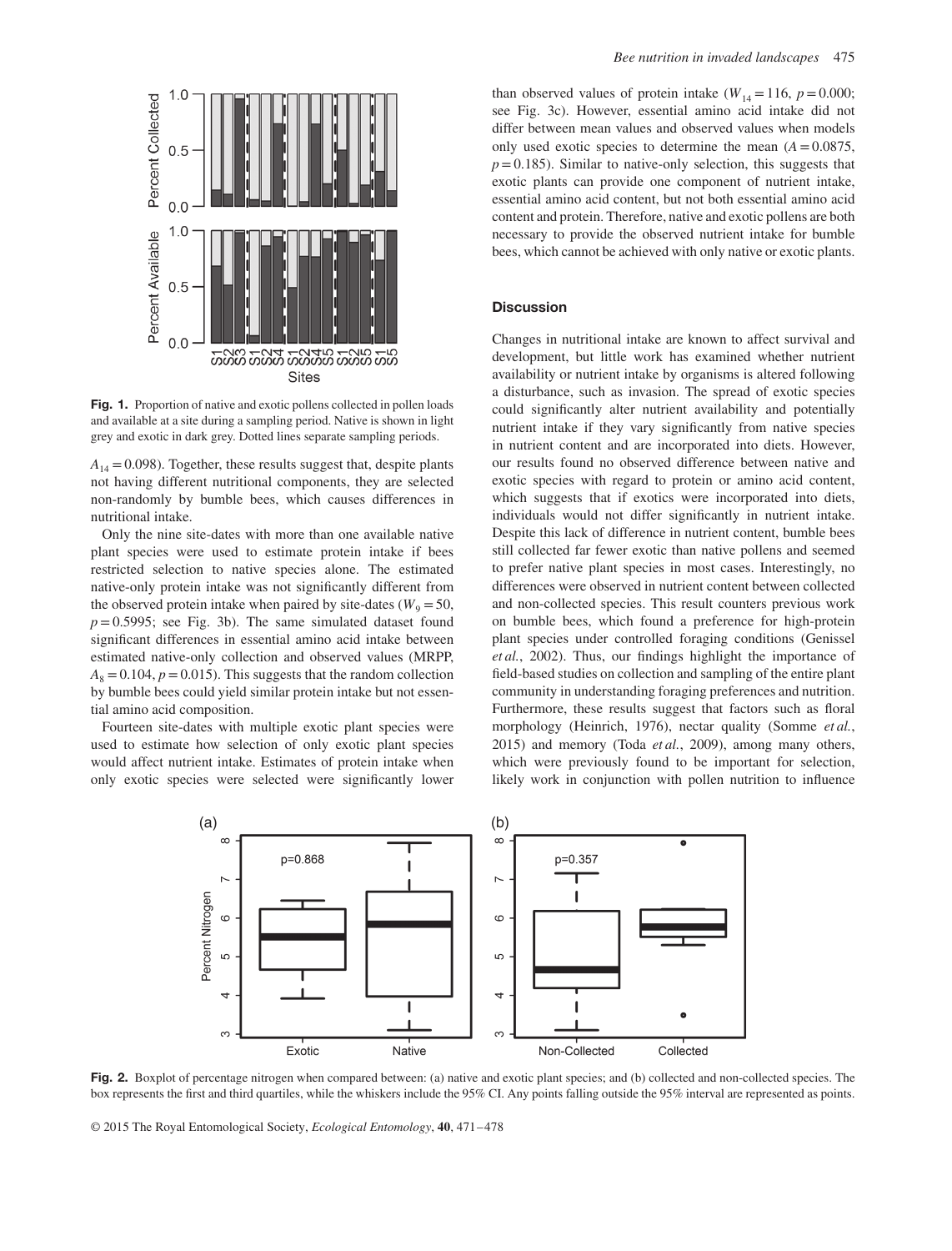

Fig. 3. Paired comparison of collected and estimated nutrients for each site-date. (a) All available plant species; (b) exotic plant species only; (c) native plant species only.

bumble bee selection. One potential limitation of the analyses is a lack of comparisons that control for phylogeny due to low species richness in the communities observed. Previous work on pollen nutrition found that protein and amino acid content are phylogenetically conserved (Weiner *et al.*, 2010), which may explain why nutrient content did not differ when species were grouped based on origin or collection.

Despite finding no significant differences in nutrient availability between collected and non-collected species, nutrient intake was significantly different for both protein and amino acids when compared to a simulated random collection. Although this was expected, this result shows the importance of non-random selection for controlling nutrient intake of larvae as nutrient availability changes. Non-random selection has also been observed for nectar collection in honey bees to maintain consistent C:N ratios despite different protein consumptions (Altaye *et al.*, 2010). The importance of non-random selection is further emphasised by the significant differences between observed amino acid content and simulated amino acid intake for selection of only native plants, and between observed protein content and simulated protein intake for selection of only exotic plants. While previous work has found that bumble bees and honey bees seek high-quality sources with high amino acid content (Cook *et al.*, 2003; Somme *et al.*, 2015), little work has attempted to understand how changes in community might affect selection, nutrient intake, and availability. Neither the observed amino acid nor protein intake is possible if selection is limited to only native or exotic plant species, suggesting that both native and exotics are fully incorporated into the bees' diets and are both necessary to provide the nutrient intake observed. Assuming that the observed nutrient intake represents the necessary intake for survival to maturity, the selection of exotic and native species allows this species of bumble bee to persist in the highly invaded landscape. Non-random selection has been observed in many insect species that appear to be highly selective to maintain necessary nutrient intake, as changes in nutrients can have significant effects on life span, fecundity, and growth (Lee *et al.*, 2008; Harrison *et al.*, 2014). These results suggest that the foraging choices of *B. vosnesenskii* are not arbitrary and that generalised foraging allows this species to maintain similar nutritional intake across local floral communities that change extensively across space or time. Notably, the difference in amino acid content between observed and simulated collection was driven by the amino acid histidine, which was more abundant in exotic plant species than in native species. If histidine was previously limited, the addition of exotic species might help to increase the availability of this essential amino acid. However, it seems more likely that the observed level of histidine is higher than the historic level and the differences in amino acids are driven by bees incorporating more of the exotic species in their diets. Historic data on pollen collection, which can be obtained from museum samples (Scheper *et al.*, 2014), would help to determine the effect of exotic plants on nutritional intake. Future studies on the development of bees with increased levels of histidine or other amino acids could help to illuminate how changes in diet by exotic species affect survival.

As generalist foragers, bumble bees are expected to be able to identify high-quality resources, as their typically broad ranges would expose them to extremely variable plant communities. While we did not examine oligolectic or specialist bees, it is likely that these groups would be more affected by the spread of exotic species and that the variability in responses of bees to exotic species is caused by how the invader affects nutritional availability. Consequently, our findings should not be generalised to suggest that exotic species do not negatively affect bees. In fact, four species of specialist bees failed to reach maturity when reared on non-host pollens (Praz *et al.*, 2008), suggesting that some groups could be strongly affected by losses in plant diversity and unable to adapt to an invaded environment. Additionally, the communities sampled during this study maintained some mixture of native and exotic plants, but in areas that are more significantly homogenised by exotic species, the effects, even on generalist species, might be more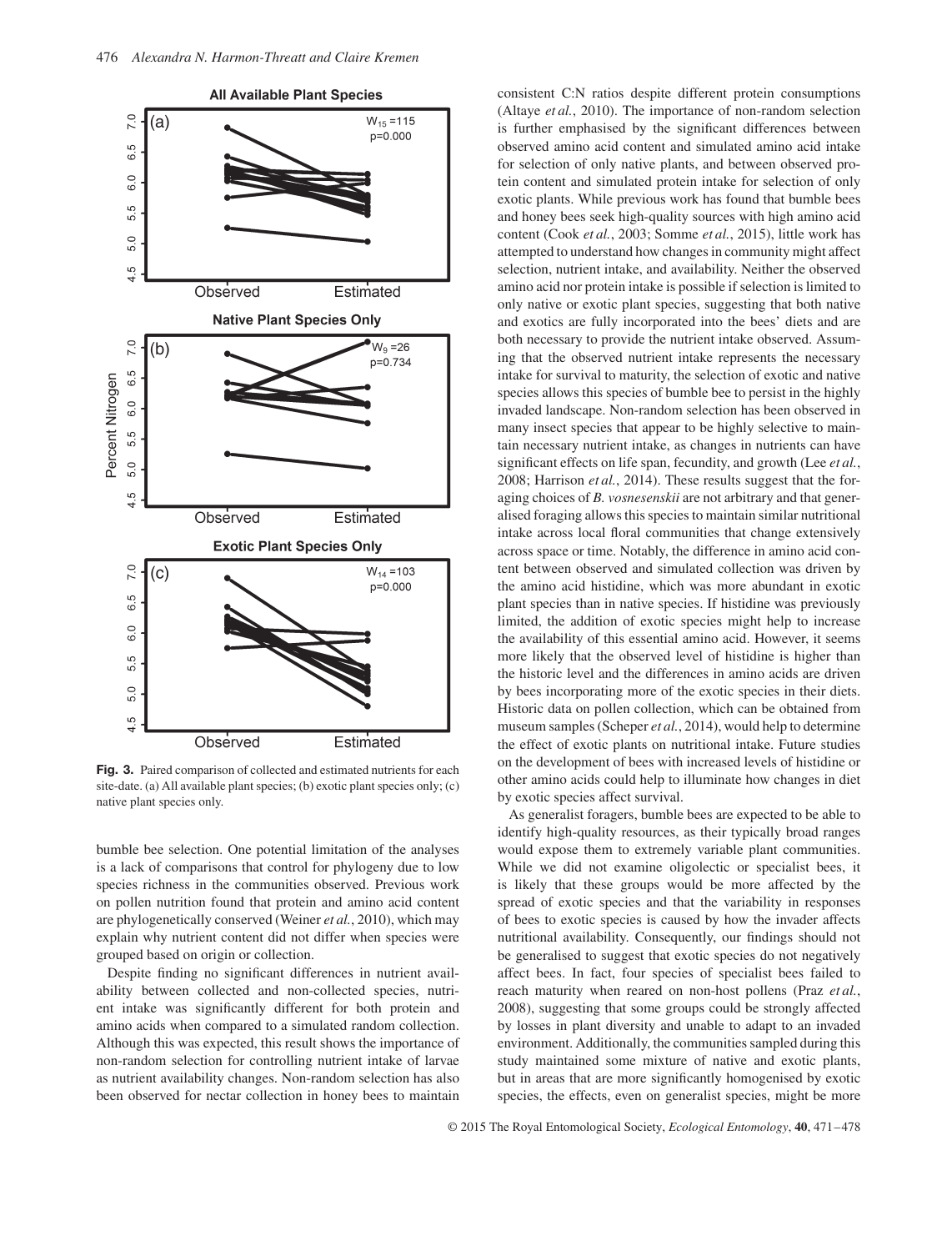## **Acknowledgements**

The authors would like to thank Greer Ryan and Wanda Bonneville for help with data collection, the California State Park System and East Bay Regional Park System for access to sites, and the NSF-GRFP and Western Sustainable Agriculture Research and Education Program for funding to Alexandra Harmon-Threatt. The authors would also like to thank two anonymous reviewers and the Associate Editor for feedback that significantly improved the manuscript. A.N.H.T. contributed to the design of the project, collection and analysis of the data, and manuscript preparation. C.K. contributed to project design and preparation of the manuscript.

### **References**

- Altaye, S.Z., Pirk, C.W.W., Crewe, R.M. & Nicolson, S.W. (2010) Convergence of carbohydrate-biased intake targets in caged worker honeybees fed different protein sources. *The Journal of Experimental Biology*, **213**, 3311–3318.
- Ashman, T.L., Knight, T.M., Steets, J.A., Amarasekare, P., Burd, M., Campbell, D.R. *et al.* (2004) Pollen limitation of plant reproduction: ecological and evolutionary causes and consequences. *Ecology*, **85**, 2408–2421.
- Bishop, C.J., White, G.C., Freddy, D.J., Watkins, B.E. & Stephenson, T.R. (2009) Effect of enhanced nutrition on mule deer population rate of change. *Wildlife Monographs*, **172**, 1–28.
- Borer, E.T., Seabloom, E.W., Tilman, D. & Novotny, V. (2012) Plant diversity controls arthropod biomass and temporal stability. *Ecology Letters*, **15**, 1457–1464.
- Brodschneider, R. & Crailsheim, K. (2010) Nutrition and health in honey bees. *Apidologie*, **41**, 278–294.
- Cane, J.H. & Roulston, T. (2002) The effect of pollen protein concentration on body size in the sweat bee Lasioglossum zephyrum (Hymenoptera: Apiformes). *Evolutionary Ecology*, **16**, 49–65.
- Cook, S.M., Awmack, C.S., Murray, D.A. & Williams, I.H. (2003) Are honey bees' foraging preferences affected by pollen amino acid composition? *Ecological Entomology*, **28**, 622–627.
- DeGroot, A. (1954) Qualitative amino acid requirements of the honeybee. *Acta Physiologica et Pharmacologica Neerlandica*, **3**, 433–434.
- Dinnage, R., Cadotte, M.W., Haddad, N.M., Crutsinger, G.M., Tilman, D. & Hooper, D. (2012) Diversity of plant evolutionary lineages promotes arthropod diversity. *Ecology Letters*, **15**, 1308–1317.
- Di Pasquale, G., Salignon, M., Le Conte, Y., Belzunces, L.P., Decourtye, A., Kretzschmar, A. *et al.* (2013) Influence of pollen nutrition on honey bee health: do pollen quality and diversity matter? *PLoS ONE*, **8**, e72016.
- Fiedler, A.K., Landis, D.A. & Arduser, M. (2012) Rapid shift in pollinator communities following invasive species removal. *Restoration Ecology*, **20**, 593–602.
- Genissel, A., Aupinel, P., Bressac, C., Tasei, J. & Chevrier, C. (2002) Influence of pollen origin on performance of Bombus terrestris micro-colonies. *Entomologia Experimentalis et Applicata*, **104**, 329–336.
- Grundel, R., Jean, R.P., Frohnapple, K.J., Glowacki, G.A., Scott, P.E. & Pavlovic, N.B. (2010) Floral and nesting resources, habitat structure, and fire influence bee distribution across an open-forest gradient. *Ecological Applications*, **20**, 1678–1692.
- Hanley, M.E., Franco, M., Pinchon, S., Darvill, B. & Goulson, D. (2008) Breeding system, pollinator choice and variation in pollen quality in British herbaceous plants. *Functional Ecology*, **22**, 592–598.
- Harmon-Threatt, A.N., Burns, J.H., Shemyakina, L.A. & Knight, T.M. (2009) Breeding system and pollination ecology of introduced plants compared to their native relatives. *American Journal of Botany*, **96**, 1544–1550.
- Harrison, S.J., Raubenheimer, D., Simpson, S.J., Godin, J.-G.J. & Bertram, S.M. (2014) Towards a synthesis of frameworks in nutritional ecology: interacting effects of protein, carbohydrate and phosphorus on field cricket fitness. *Proceedings Biological Sciences/The Royal Society*, **281**, 20140539.
- Heinrich, B. (1976) Resource partitioning among some eusocial insects: bumblebees. *Ecology*, **57**, 874–889.
- Hejda, M., Pyšek, P. & Jarošík, V. (2009) Impact of invasive plants on the species richness, diversity and composition of invaded communities. *Journal of Ecology*, **97**, 393–403.
- Herbert, E., Bickley, W. & Shimanuk, H. (1970) Brood-rearing capability of caged honeybees fed dandelion and mixed pollen diets. *Journal of Economic Entomology*, **63**, 215–218.
- Holmquist, J.G., Schmidt-Gengenbach, J. & Haultain, S.A. (2013) Effects of a long-term disturbance on arthropods and vegetation in subalpine wetlands: manifestations of pack stock grazing in early versus mid-season. *PLoS ONE*, **8**, e54109.
- Joern, A., Provin, T. & Behmer, S.T. (2012) Not just the usual suspects: insect herbivore populations and communities are associated with multiple plant nutrients. *Ecology*, **93**, 1002–1015.
- Johnstone, C.P., Reina, R.D. & Lill, A. (2010) Impact of anthropogenic habitat fragmentation on population health in a small, carnivorous marsupial. *Journal of Mammalogy*, **91**, 1332–1341.
- Kearns, C.A. & Inouye, D.W. (1993) *Techniques for Pollination Biologists*, 1st edn. University Press of Colorado, Niwot, Colorado.
- Lee, K.P., Simpson, S.J., Clissold, F.J., Brooks, R., Ballard, J.W.O., Taylor, P.W. *et al.* (2008) Lifespan and reproduction in Drosophila: new insights from nutritional geometry. *Proceedings of the National Academy of Sciences of the United States of America*, **105**, 2498–2503.
- Leonhardt, S.D. & Blüthgen, N. (2012) The same, but different: pollen foraging in honeybee and bumblebee colonies. *Apidologie*, **43**, 449–464.
- McCune, B. & Grace, J.B. (2002) *Analysis of Ecological Communities*. MjM Software Design, Gleneden Beach, Oregon.
- Peng, Y. & Jay, S.C.S. (1976) Effect of diet on queen rearing by caged worker honeybees. *Canadian Journal of Zoology*, **54**, 1156–1160.
- Plowright, R.K., Field, H.E., Smith, C., Divljan, A., Palmer, C., Tabor, G. *et al.* (2008) Reproduction and nutritional stress are risk factors for Hendra virus infection in little red flying foxes (Pteropus scapulatus). *Proceedings Biological Sciences/The Royal Society*, **275**, 861–869.
- Praz, C.J., Müller, A. & Dorn, S. (2008) Specialized bees fail to develop on non-host pollen: do plants chemically protect their pollen? *Ecology*, **89**, 795–804.
- Rode, K.D., Chapman, C.A., McDowell, L.R., Stickler, C. & Box, P.O. (2006) Correlates of population density across habitats and logging intensities nutritional in redtail monkeys (Cercopithecus ascanius) 1. *Biotropica*, **38**, 625–634.
- © 2015 The Royal Entomological Society, *Ecological Entomology*, **40**, 471–478